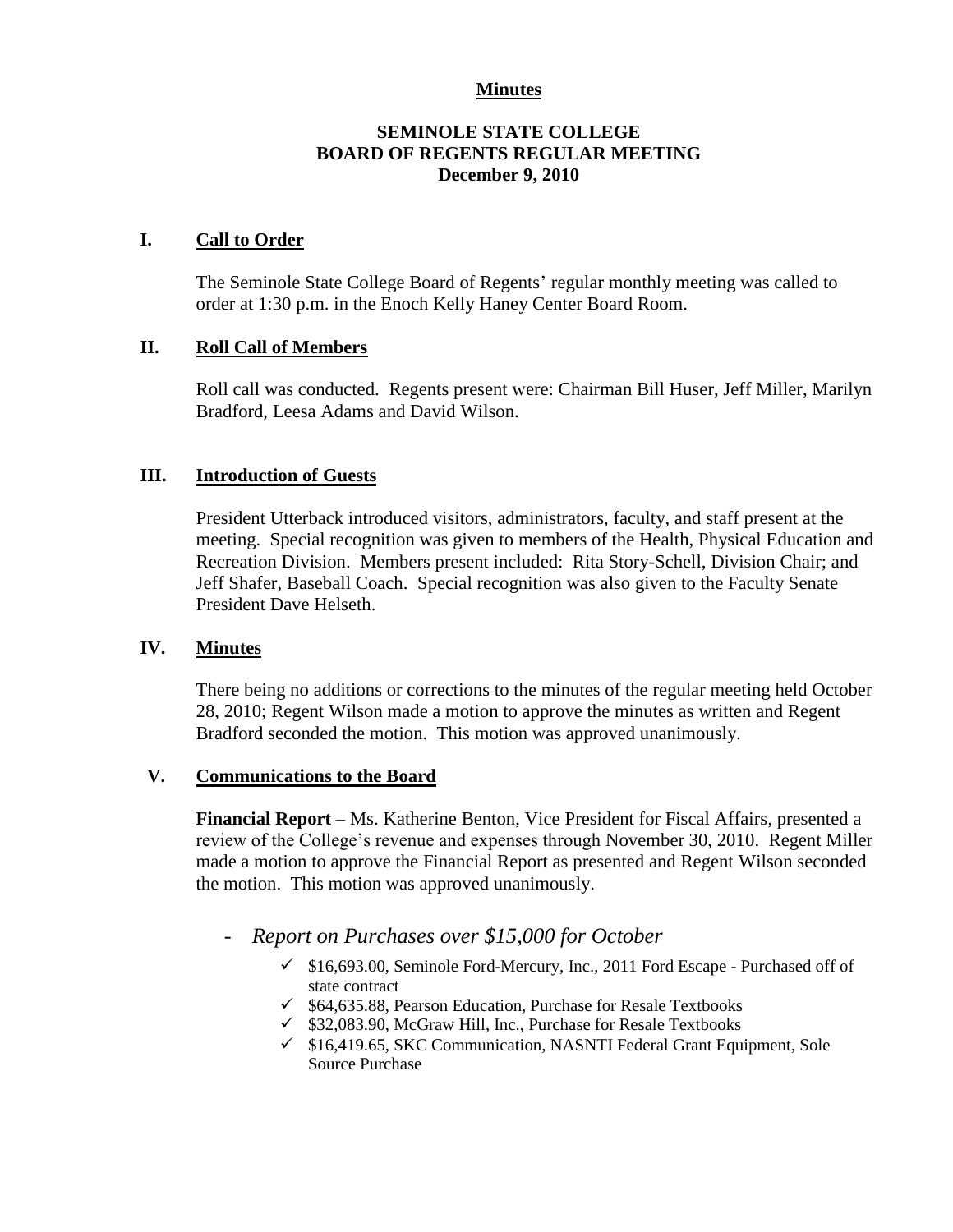**Minutes** SSC Board of Regents Regular Meeting December 9, 2010 Page 2

# - *Report on Purchases over \$15,000 for November*

- $\checkmark$  \$24,750.00, Crawford & Associates, PC, Annual Financial Statement Preparation
- $\checkmark$  \$24,000.00, Cole & Reed, PC, Annual Audit
- $\checkmark$  \$22,372.88, Department of Central Services, Property

# **VI. Hearing of Delegations**

None

# **VII. President's Report**

President Utterback discussed items under the President's Report and the Business portion of the agenda by utilizing a PowerPoint presentation. (See enclosed copy of the PowerPoint presentation)

*Personnel Update* – President Utterback informed the Board of a personnel change. Adjunct English Instructor Jim Little has submitted a letter of resignation. Mr. Little will be teaching English to Afghanistan military students in Saudi Arabia and Kuwait. Jessica Isaacs, Christian Morgan, Kelli McBride, Rayshell Clapper, Jim Wilson and Jason Garrison have been selected to present at the Popular Culture and American Culture Annual Conference in April, 2011 in San Antonio.

*Campus Activities*– President Utterback told the Board members about several recent and upcoming campus activities. The Leadership Development Class held a Thanksgiving food drive for the Salvation Army. A Steering Committee for the pond and park project has been formed to assist with the development of the north pond area. New SSC Educational Foundation officers have been elected. Kenny Pryor will be the incoming chair of the Foundation. New trustees have also been appointed to the Foundation. These are: Gordon Melson and Dr. Vicky Carter. The SSC Athletic Booster Club held a cookout on October  $29<sup>th</sup>$ . A Sneak-A-Peak event and Fun Day was held on campus on November  $10<sup>th</sup>$ . Phi Theta Kappa inducted twenty-five students and the Ben and Bonnie Walkingstick Student Services Center were dedicated on November 30<sup>th</sup>. "Coffee with the President" and "Finals Eve Breakfast" was held on December 6th. The Foundation's Holiday Reception will be held on December  $13<sup>th</sup>$  at the new Shawnee Country Club.

*2011 Meeting Dates –* President Utterback presented the Board a copy of the 2011 Regular Board Meeting Dates.

# **VIII. Business**

**Approval of Annual Contract with Suzie Brewster & Associates** – President Utterback presented the Board with a copy of a proposed 2011 annual contract with Suzie Brewster and Associates for consulting services, a list of federal funding received in 2010 and the anticipated possible federal funding for 2011. President Utterback told the Board that the services we receive from Suzie Brewster & Associates are invaluable for helping us deal